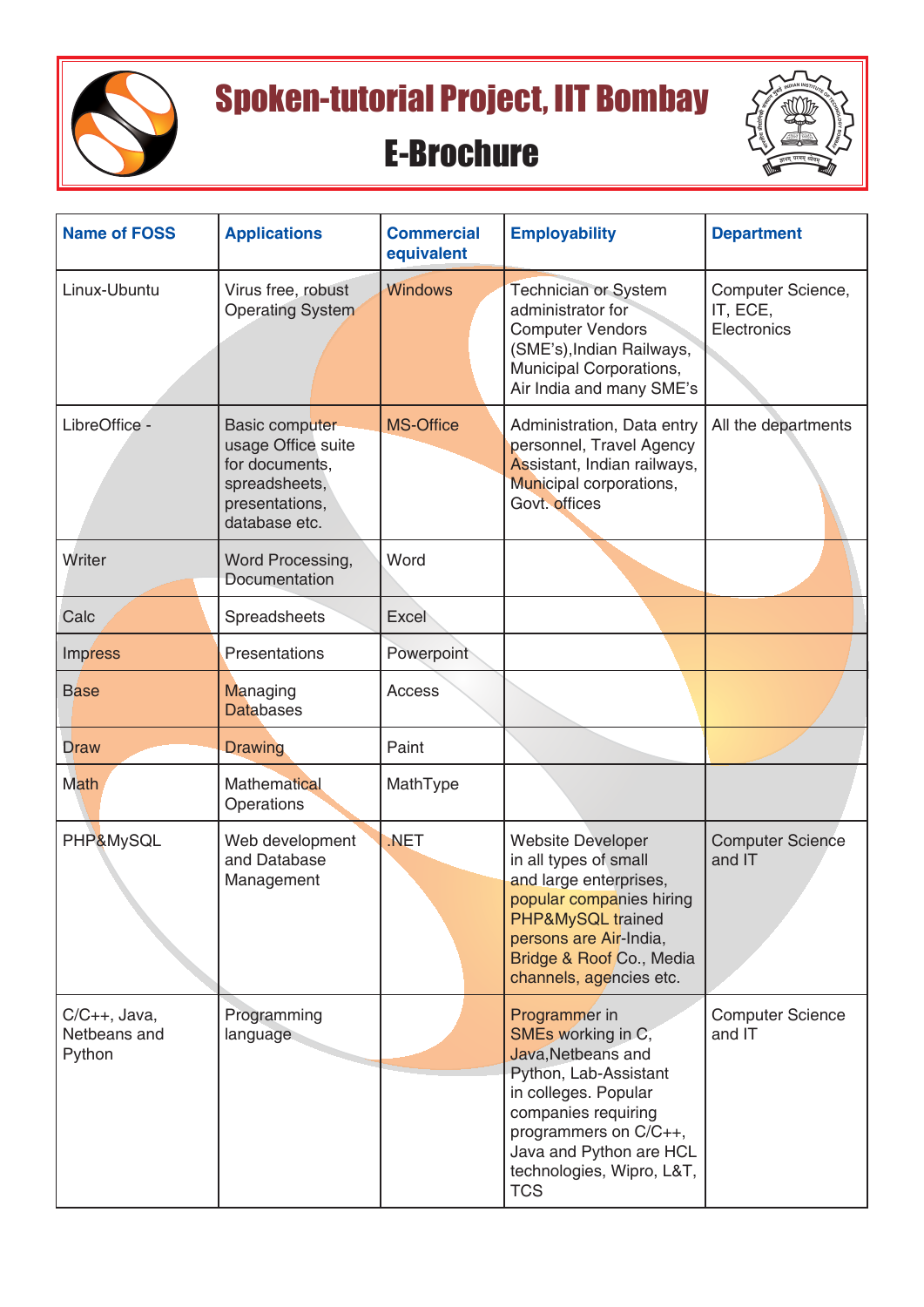| <b>Name of FOSS</b>    | <b>Applications</b>                                                          | <b>Commercial</b><br>equivalent | <b>Employability</b>                                                                                                                                                                                                                  | <b>Department</b>                                                                                 |
|------------------------|------------------------------------------------------------------------------|---------------------------------|---------------------------------------------------------------------------------------------------------------------------------------------------------------------------------------------------------------------------------------|---------------------------------------------------------------------------------------------------|
| <b>Scilab</b>          | <b>Scientific</b><br>Computation<br>package for<br>numerical<br>computations | Matlab                          | Value addition in<br>technical problem solving<br>via use of computational<br>methods for engineering<br>problems, Applicable<br>in Chemical, ECE,<br>Electrical, Electronics,<br>Civil, Mechanical,<br>Mathematics etc.              | Computer Science,<br>IT, Electronics,<br>ECE, Mechanical                                          |
| LaTeX                  | Document markup<br>language and<br>preparation system<br>for Tex typesetting | <b>MS-Word</b>                  | Value addition to<br>academic Skills set.<br><b>Essential for International</b><br>paper presentation and<br>scientific journals.                                                                                                     | All the departments                                                                               |
| OpenFOAM               | <b>For Fluid Mechanics</b><br>to solve and create<br>fluid movies            | <b>Fluent</b>                   | Companies like AUDI,<br>Tata Steel, Volkswagen,<br>etc. have started using<br>it. Also Indian Govt.<br>agencies like BARC<br>(Babha Atomic Research<br>Center) are making use<br>of this free software.                               | Mechanical                                                                                        |
| Oscad - now<br>FreeEDA | EDA tool for circuit<br>design, simulation,<br>analysis and PCB<br>design.   | Orcad                           | PCB designer in<br>SME's and academic<br>institutions, Lab assistant<br>for Electronic Circuit<br>Lab, Electronic network<br>designer.                                                                                                | ECE, Electronics,<br><b>EEE, Electrical</b>                                                       |
| <b>Firefox</b>         | <b>Web browser</b>                                                           | Internet<br>Explorer            | System Administrator and<br>Lab assistant in SME's<br>and academic Institutes                                                                                                                                                         | All the departments                                                                               |
| GIMP, Q-CAD            | Image Editing and<br><b>Graphic Design</b>                                   | Photoshop                       | Self employed photo<br>editor, editor in<br>photostudios, graphic<br>design job in gift stores,<br>advertising agencies, etc.                                                                                                         | <b>Arts and Textile</b><br>designing, Fashion<br>designing,<br>Architecture                       |
| <b>Blender</b>         | Animation and<br><b>Computer Graphics</b>                                    | Maya 3D                         | Animator in graphic and<br>animation media, film<br>etc. Sectors, such as<br>advertising computer<br>games, TV, education,<br>interior-decoration, etc.                                                                               | Arts, Design                                                                                      |
| Ruby                   | Programming<br>language                                                      |                                 | Ruby was used to<br>implemented the reactive<br>control part for the<br>Siemens service robot.<br>Ruby Web Dialogs based<br>app to manage and track<br>oncall and on-site support<br>for the IT help desk and<br>IT operations teams. | Simulations,<br>3D Modeling,<br>Business, Robotics,<br>Networking, System<br>Administration, etc. |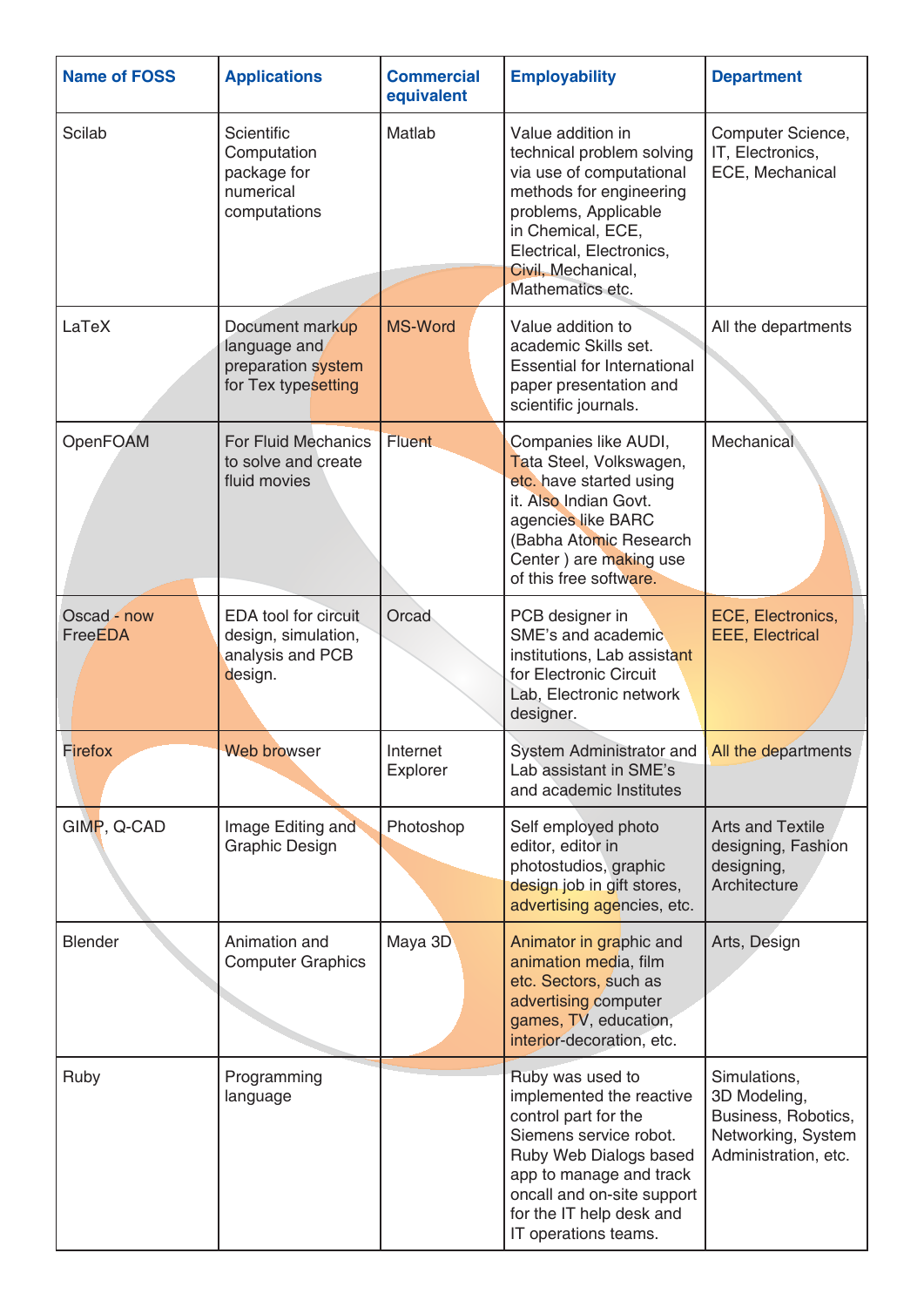| <b>Name of FOSS</b>  | <b>Applications</b>                                                                                                          | <b>Commercial</b><br>equivalent                                                                  | <b>Employability</b>                                                                                                                                                                                                                                                                                                                                                                                                   | <b>Department</b>                                                                                                 |
|----------------------|------------------------------------------------------------------------------------------------------------------------------|--------------------------------------------------------------------------------------------------|------------------------------------------------------------------------------------------------------------------------------------------------------------------------------------------------------------------------------------------------------------------------------------------------------------------------------------------------------------------------------------------------------------------------|-------------------------------------------------------------------------------------------------------------------|
| Perl                 | High-level<br>programming<br>language                                                                                        | Basic, Ruby,<br>Awk,<br>assembler,<br>PDL, TCL,<br>Octave, Guile,<br>SLang,<br>Befung<br>and Lua | Perl has been called the<br>system administrator's<br>best friend for its ability<br>to make common tasks<br>easy. Perl's process, file,<br>and text manipulation<br>facilities make it<br>particularly well-suited<br>for tasks involving quick<br>prototyping, system<br>utilities, software tools,<br>system management<br>tasks, database access,<br>graphical programming,<br>networking, and web<br>programming. | Web developers,<br>system<br>administrators.<br>Mathematicians,<br>geneticists,<br>journalists,<br>managers, etc. |
| <b>Cell Designer</b> | Software for<br>Planning &<br><b>Designing Wireless</b><br>Communication<br>Systems, Modeling<br>tool                        |                                                                                                  | <b>CellDesigner has</b><br>fully implemented the<br>Korowajczuk 3D model,<br>capable of performing<br>simultaneously outdoor<br>and indoor multi-floor<br>predictions.                                                                                                                                                                                                                                                 | <b>Biochemical</b><br><b>Networks</b>                                                                             |
| <b>GChemPaint</b>    | <b>GChemPaint is</b><br>an editor for 2D<br>chemical structures<br>with a multiple<br>document interface.                    |                                                                                                  | <b>GChemPaint is currently</b><br>being developed as<br>part of The Chemistry<br>Development Kit, and a<br><b>Standard Widget Tool</b><br>kit-based GChemPaint<br>application is being<br>developed, as part of<br>Bioclipse.                                                                                                                                                                                          | <b>Chemistry</b>                                                                                                  |
| Inkscape             | <b>Graphic Designing</b>                                                                                                     | Adobe<br>Illustrator,<br>Coreldraw                                                               | Photo editing, Photo<br>Manipulation and<br><b>Graphic Design</b>                                                                                                                                                                                                                                                                                                                                                      | Designing                                                                                                         |
| Jmol Application     | Jmol applet is<br>used to explore<br>the structure of<br>molecules. Jmol<br>applet is used<br>to depict X-ray<br>structures. |                                                                                                  | Jmol returns a 3D<br>representation of a<br>molecule that may be<br>used as a teaching<br>tool, or for research<br>e.g. in chemistry and<br>biochemistry. There is a<br>standalone application<br>and a development<br>tool kit that can be<br>integrated into other Java<br>applications.                                                                                                                             | Chemistry,<br><b>Biochemistry</b>                                                                                 |